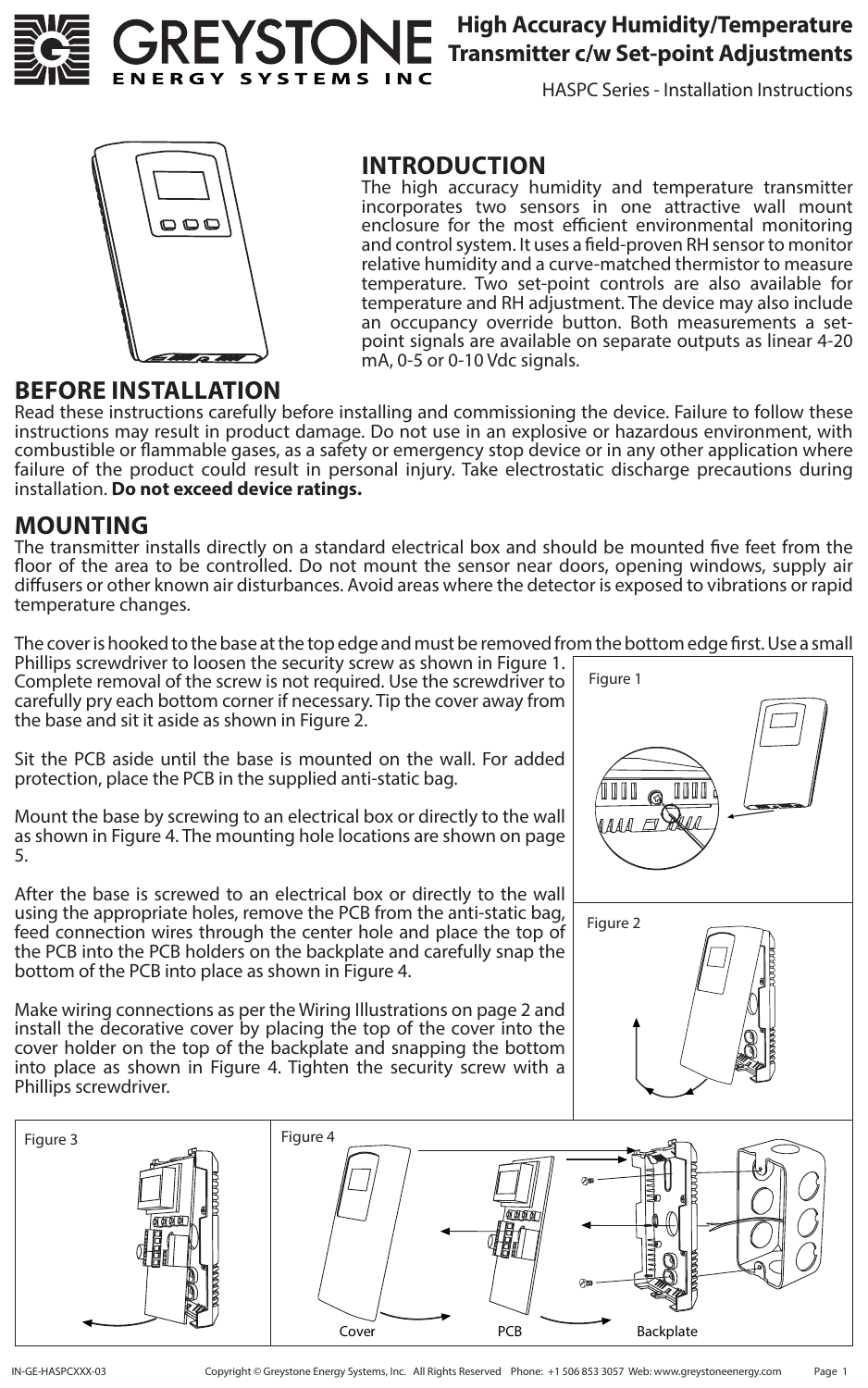### **WIRING**

Deactivate the 24 Vac/dc power supply until all connections are made to the device to prevent electrical shock or equipment damage. Follow proper electrostatic discharge (ESD) handling procedures when installing the device or equipment damage may occur.

Use 22 AWG shielded wiring for all connections and do not locate the device wires in the same conduit with wiring used to supply inductive loads such as motors. Connect the cable shield to ground at the controller only. Make all connections in accordance with national and local codes.

Connector layout is shown in Figure 5. The diagram shown includes all options. If an option is not ordered, the connector will not be present.



Figure 5

0001299

MENU

DOWN UP SWITCH

30° 30°

SWITCH - SWITCH +

TEMP SET EMP OUT RH OUT RH SET

POWER COMMON O **O**CC IN

 $\circ$  $\circ$   $\Box$  $\circ$  $\overline{\circ}$  $\circ$ 

This is a sourcing device and requires from 3 to 14 wires to implement all features. Connect the plus dc or the ac voltage hot side to the POWER terminal. The power supply common is connected to the COMMON terminal. The device is reverse voltage protected and will not operate if connected backwards. It has a half-wave power supply so the supply common is the same as the signal common. Several devices may be connected to one power supply and the output signals all share the same common. Use caution when grounding the secondary of a transformer or when wiring multiple devices to ensure the ground point is the same on all devices and the controller.

The analog outputs are available on the RH OUT, TEMP OUT, TEMP SET, and RH SET terminals. For 4-20 mA output type, all outputs operate in the Active mode and do not require a loop power supply. This means the signal current is generated by the transmitter and must not be connected to a powered input or device damage will result. Check the controller Analog Input to determine the proper connection before applying power. All output signals are referenced to the COMMON terminal. The analog output signals are typically connected directly to the Building Automation System and used as control parameters or for logging purposes.

The device is also available with field-selectable 0-5 or 0-10 Vdc voltage signal outputs which connect directly to a high impedance analog input. In either case the terminal designations are the same and the signals are referenced to COMMON.

The OCC IN terminal is a digital input that controls the OCC segment on the LCD to indicate an occupied condition. It can be connected to a 0-5V digital signal or a dry contact signal. This is usually an active low input signal and requires that the OCC IN terminal be shorted to COMMON to activate the input.

The override switch output is a dry-contact and is available on the SWITCH + and SWITCH - terminals. It is typically connected to a low-voltage digital input on the controller to indicate room occupancy or override when the button is activated.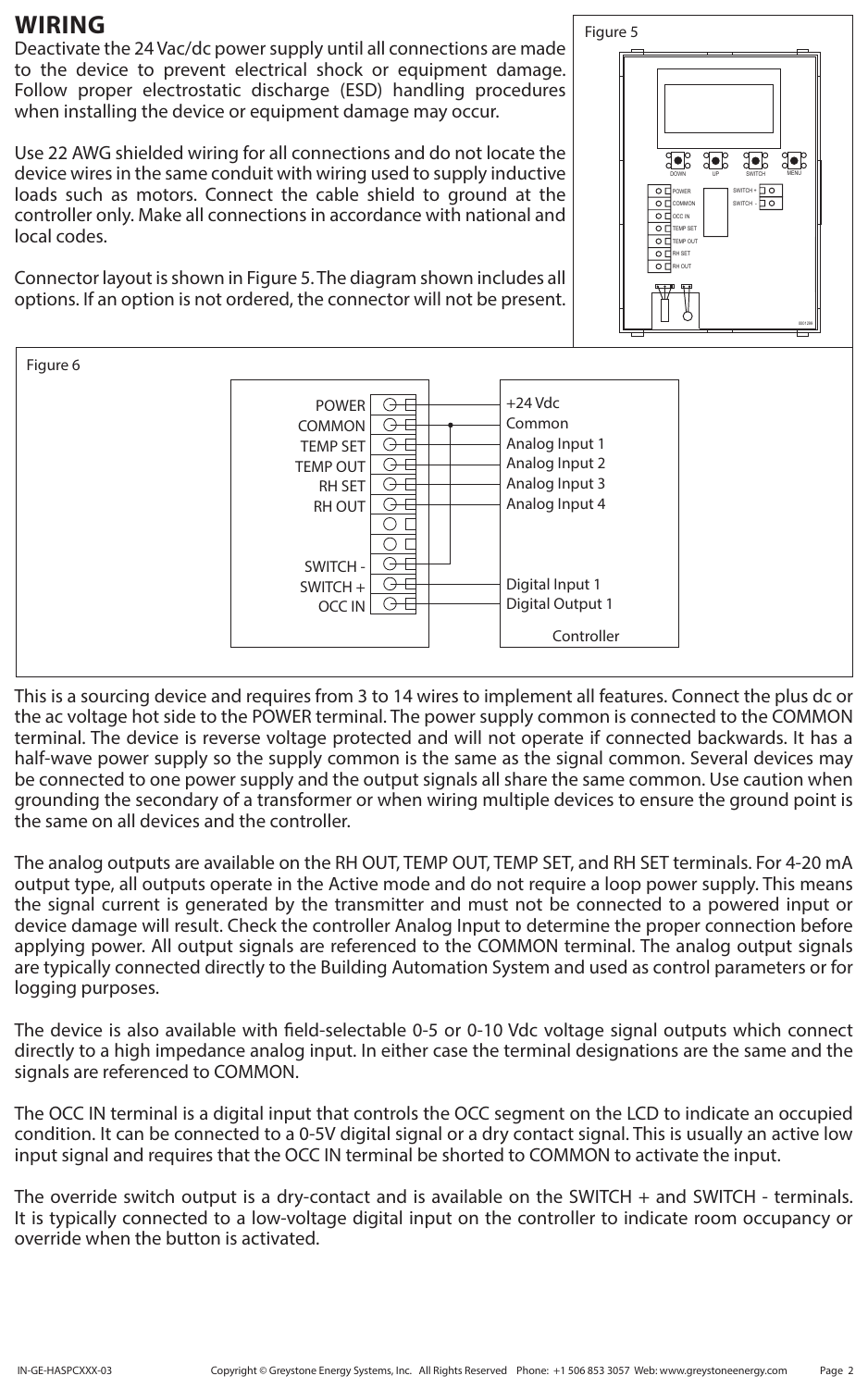## **START-UP**

Verify that the transmitter is properly wired and connections are tight. Apply power and note that the LCD will begin displaying the RH and temperature levels (if configured for both). The display normally toggles between the two values on a 2 second interval. All the output signals will also be available immediately after start-up.

# **LCD DISPLAY**

If the device has both RH and temperature signals, then the multi-function display is factory set to display both measurement values at two second intervals. The RH will be displayed as 0 to 100 %RH for two seconds and then the temperature will be displayed as 0.0 - 35.0°C for two seconds. This cycle will repeat constantly.

If the device is only configured for one parameter, RH or T, then only one parameter will be displayed continuously. The Setup Menu can be used to modify the displayed information. For RH and T devices, the installer can be select to only display RH or temperature continuously. The device supports four temperature ranges that may also be selected in the menu. The default is 0 to 35°C but this may be changed to 32 to 95°F and the output signal will stay the same. Also, the temperature range may be changed to 0 to 50°C or 32 to 122°F and the output signal scaling will change to match the display.

# **OUTPUTS**

The RH output is scaled such that 4-20 mA (or 0-5 or 0-10 Vdc) equals 0 to 100 %RH and is temperature compensated over the full 0 to 50°C temperature range. The temperature output is scaled such that 4-20 mA (or 0-5 or 0-10 Vdc) equals either 0 to 35°C, 32 to 95°F, 0 to 50°C or 32 to 122°F depending on which range is selected in the menu. The factory default range is 0 to 35°C.

In addition, there may also be one or two set-point output signals. These outputs are also 4-20 mA (or 0-5 or 0-10 Vdc). Scaling is determined by parameters set in the Setup Menu. If available, the temperature set-point signal factory defaults to 22  $\pm$ 5°C. In this case, a set-point equal to 22°C would cause an output signal of 12 mA or 50% of the range (4-20mA). Each step up or down will cause a proportional change in the output to either 20 mA or 4 mA. Both the midpoint and the range can be configured in the menu. The midpoint may be changed from 18 to 27°C or 65 to 80°F and the range can be changed from  $\pm 2$  to  $\pm 10^{\circ}$ C or  $\pm 5$  to  $\pm 20^{\circ}$ F. This display and output scaling will change to match the selected range.

The following table shows the changes that would result from  $\pm 5^{\circ}$ C range on the set-point control with a midpoint of 22°C.

|          | SET-POINT TEMPERATURE | 4-20 mA DEVICE     | 0-5 VDC DEVICE | 0-10 VDC DEVICE |
|----------|-----------------------|--------------------|----------------|-----------------|
| $-5$     | $17^{\circ}$ C        | 4.0 <sub>m</sub> A | 0.0 Vdc        | 0 Vdc           |
| $-4$     | $18^{\circ}$ C        | 5.6 mA             | 0.5 Vdc        | 1 Vdc           |
| $-3$     | $19^{\circ}$ C        | $7.2 \text{ mA}$   | 1.0 Vdc        | 2 Vdc           |
| $-2$     | $20^{\circ}$ C        | 8.8 mA             | $1.5$ Vdc      | 3 Vdc           |
|          | $21^{\circ}$ C        | 10.4 mA            | 2.0 Vdc        | 4 Vdc           |
| Midpoint | $22^{\circ}$ C        | 12.0 mA            | 2.5 Vdc        | 5 Vdc           |
| $+1$     | $23^{\circ}$ C        | 13.6 mA            | 3.0 Vdc        | 6 Vdc           |
| $+2$     | $24^{\circ}$ C        | 15.2 mA            | 3.5 Vdc        | 7 Vdc           |
| $+3$     | $25^{\circ}$ C        | 16.8 mA            | 4.0 Vdc        | 8 Vdc           |
| $+4$     | $26^{\circ}$ C        | 18.4 mA            | 4.5 Vdc        | 9 Vdc           |
| $+5$     | $27^{\circ}$ C        | 20.0 mA            | 5.0 Vdc        | 10 Vdc          |

The RH set-point operates in a similar manner. The factory default midpoint is 45 %RH and the range is +10 %RH to result in a control of 35 to 55 %RH. The output signal is scaled the same as shown above.

NOTE: All all programmed parameters and the actual set-point values are saved in non-volatile memory so the device will remember the settings after a power-outage.

### **SET-POINT OPERATION**

The device may have 0, 1, or 2 set-point controls. If the device has a set-point control, then the unit will have two buttons labeled UP and DOWN for set-point adjustment. During normal operation, the LCD displays either RH, T, or both depending on the hardware configuration and program settings. When either the UP or DOWN buttons are pressed the display will change to set-point mode (indicated by a flashing display). The display will show the previous set-point setting such as 22.0°C or 72.0°F for temperature set-point or 45 %RH for humidity set-point. If no other action is taken for 5 seconds then the device will reset to normal operation. While the display is still flashing, the set-point can be modified by pressing the UP or DOWN buttons to increase or decrease the set-point value. The LCD will update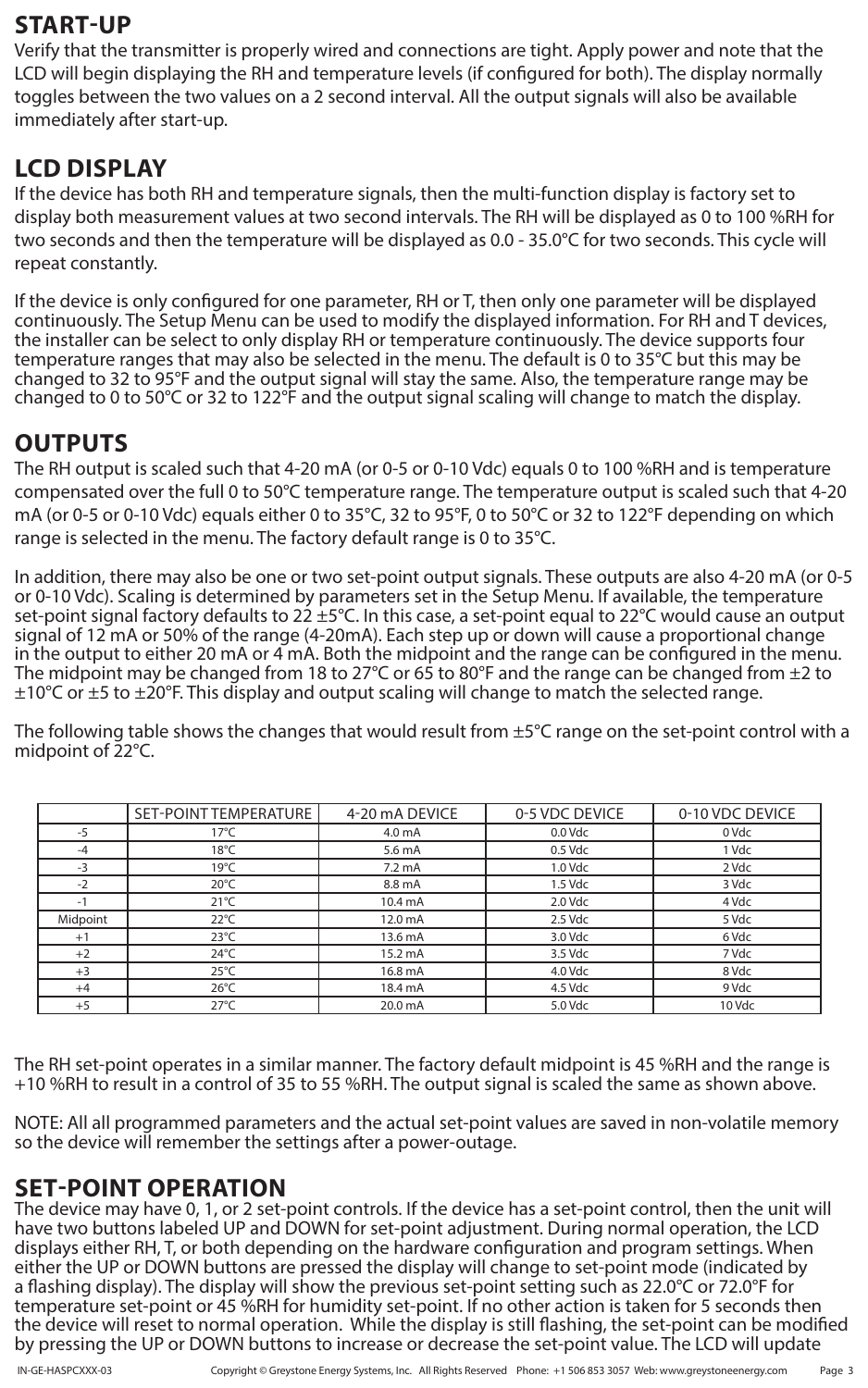to show the new set-point and the output signal will update accordingly. When the desired set-point is shown on the LCD, leave the unit for 5 seconds to reset to normal operation and save the new setting. Note that the set-point can only be set around the programmed midpoint and within the programmed range as set in the menu.

If the device has two set-point controls, for both RH and T, then the UP and DOWN buttons have two functions. Operation is the same as described above except the device will show the main (default is temperature) set-point first when either UP or DOWN is pressed. The main set-point may be modified at this time by using the UP or DOWN buttons as before. To access the secondary (default is RH) set-point, press and hold either the UP or DOWN buttons for 5 seconds and the device will enter the secondary set-point mode. Then the second set-point may be modified with the UP or DOWN buttons. All set-point changes are saved on exit after 5 seconds. The main and secondary set-points can be assigned in the menu.

# **SET-UP MENU**

The menu has several items as shown below and the device cover must be removed to access the menu. To enter the menu, press and release the <MENU> key while in normal operation. This will enter the Setup Menu, pressing the <MENU> key a second time saves any changes and advances to the next menu item. The <UP> and <DOWN> keys are used to make changes to program variables by scrolling through the available options.

Setup Menu operation is explained below, the factory default values are shown. Note that items that are not applicable to the hardware configuration are skipped on the device's setup.

Press and release the <MENU> key while in normal operation.

### **1. CELSIUS/FAHRENHEIT**



The temperature scale defaults to Celsius (°C). It can be changed to Fahrenheit (°F) by using the <UP> or <DOWN> keys. This item is not shown for RH + RH set-point models.

<MENU> Press to advance to next menu item

### **2. TEMPERATURE RANGE**



The available temperature ranges are 0 to 35°C (32 to 95°F) or 0 to 50°C (32 to 122°F). Use the <UP> and <DOWN> keys to select the appropriate range.

<MENU> Press to advance to next menu item

### **3. TEMPERATURE OFFSET**



22

Use <UP> or <DOWN> to add or subtract an offset to the temperature output signal and display. The default is 0 but can be changed from -9 to +9°F for temperature calibration.

<MENU> Press to advance to next menu item

### **4. TEMPERATURE SET-POINT MIDPOINT**

The default temperature set-point midpoint is 22 for °C or 72 for °F. This can be changed using <UP> or <DOWN> to 18 to 27°C or 65 to 80°F. °C

<MENU> Press to advance to next menu item

### **5. TEMPERATURE SET-POINT RANGE**

|--|--|--|

The default temperature set-point range is  $\pm 5$  for  $\degree$ C and  $\pm 10$  for  $\degree$ F. This can be changed using  $\langle UP \rangle$  or  $\langle DOWN \rangle$  to  $\pm 2$  to  $\pm 10$  for  $\degree C$  or  $\pm 5$  to  $\pm 20$  for  $\degree F$ .

<MENU> Press to advance to next menu item

# **6. TEMPERATURE SET-POINT RESOLUTION**



The default temperature set-point resolution is 1.0°C or 1.0°F. This can be changed using <UP> or <DOWN> to 0.5°C or 2.0°F.

### <MENU> Press to advance to next menu item

Page 4 IN-GE-HASPCXXX-03 Copyright © Greystone Energy Systems, Inc. All Rights Reserved Phone: +1 506 853 3057 Web: www.greystoneenergy.com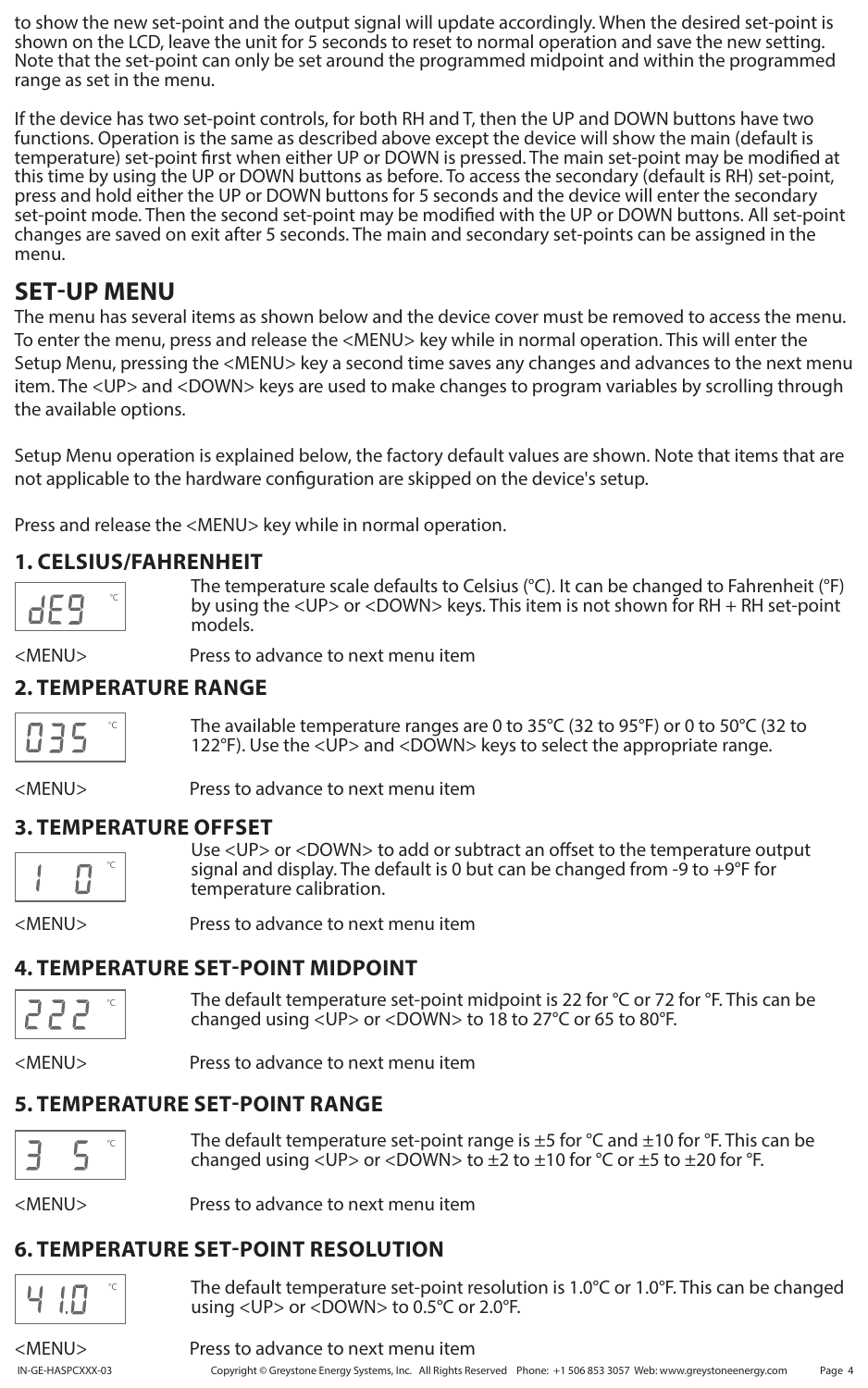### **7. RH OFFSET**



Use <UP> or <DOWN> to add or subtract an offset to the RH output signal and display. The default is 0 but can be changed from -20 to +20 %RH for humidity calibration.

<MENU> Press to advance to next menu item

### **8. RH SET-POINT MIDPOINT**

45 %RH The default RH set-point midpoint is 45 %RH. This can be changed using<UP> or <DOWN> from 20 to 70 %RH.

<MENU> Press to advance to next menu item

### **9. RH SET-POINT RANGE**

%RH

The default RH set-point range is ±10 %RH. This can be changed using <UP> or  $<$ DOWN $>$  to  $\pm$ 5 or  $\pm$ 20 %RH.

<MENU> Press to advance to next menu item

### **10. DISPLAY MODE**



Select parameters to display on the LCD. 1 = Temperature only, 2 = RH only and 3 = T + RH alternately every 2 seconds. Use <UP> and <DOWN> to change. Default is 3 for RH and T.

<MENU> Press to advance to next menu item

### **11. DEFAULT SET-POINT**

Default is 0 for main set-point = Temperature, secondary setpoint=RH. Change with <UP> or <DOWN> to 1 to reverse the two setpoints. This only applies to models with two setpints.

<MENU> Press to advance to next menu item

### **12. OUTPUT SIGNAL**



Default is 5 for 0-5 Vdc output signal. Can change with <UP> or <DOWN> to 10 for 0-10 Vdc outputs.

<MENU> Press to advance to next menu item

### **13. OCC REVERSE**



The default OCC signal type is active low (Lo). Can change with <UP> or <DOWN> to active high (HI) to reverse the OCC action. By default, shorting the OCC input to common will turn on the OCC LCD segment.

<MENU> Press to advance to next menu item

### **14. BACKLIGHT ENABLE**

bL

Use the <UP> or <DOWN> keys to enable or disable the LCD backlight.  $bL1 =$  backlight on,  $bL0 =$  backlight off.

<MENU> Press to exit the set-up menu and return to normal operation

# **DIMENSIONS**